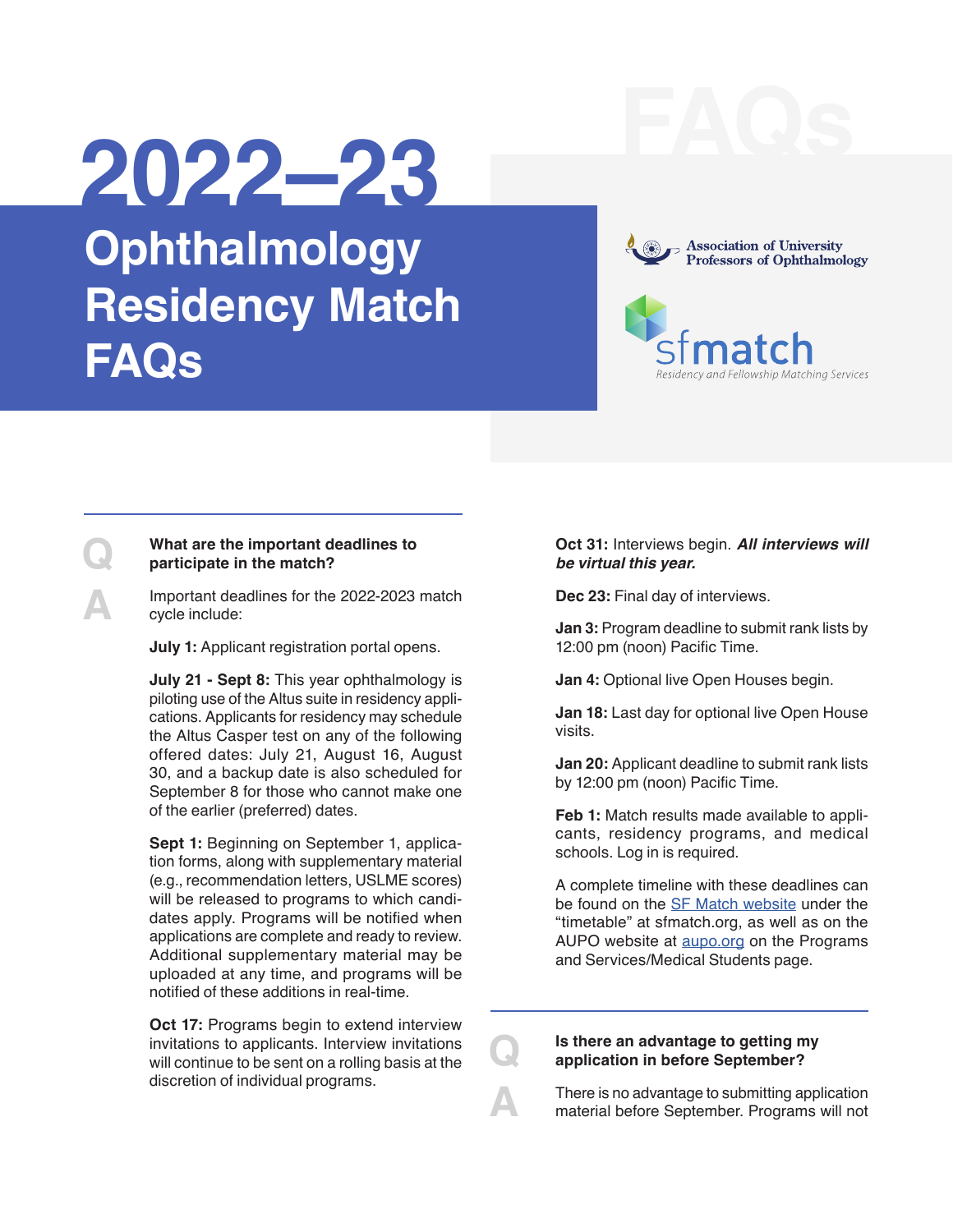have access to applications prior to September 1, so no review of applications will occur before then. In addition, no interview invitations will be extended until mid-October.

**Q What is new on the application this year?**

New questions that help clarify the visa/immigration status of applicants have been added.<br>This includes an attentation that applicants This includes an attestation that applicants must inform both the SF Match as well as each program to which they have applied if there is any change in this status at any time during the match cycle.

> Again this year, the demographic portion of the portal will include a new query regarding gender identification in order to assess diversity in the profession. This question is completely optional, and answers will not be provided to programs, but will be used by the SF Match for demographic purposes only.

#### **Q What is new in the match process this year?**

The biggest change is implementation of a new<br>pilot using the Altus suite in order to foster a<br>more bolistic roview of applicants. This type more holistic review of applicants. This type of testing has been used in other application processes for both undergraduate and graduate medical education. The Altus suite consists of an online situational judgment test (Casper), a video response tool to evaluate communication skills and personal traits (Snapshot), and a tool designed to align your personal interests with those of various training programs (Duet). More information can be found at [takealtus.](https://takealtus.com/altus-suite-for-gme/) [com/altus-suite-for-gme](https://takealtus.com/altus-suite-for-gme/).

> All applicants will be required to complete these components as part of the application process this year, and all programs will have access to scores and results. The standard applicant registration fee covers this cost, and there is no additional cost to applicants as part of the pilot program.

# **Q What if the COVID pandemic made it impossible to take a USMLE exam?**

**A In general, a passing Step I score is required as<br>
part of a complete application, and applicants<br>
should be ve a shapes to take the exam given** should have a chance to take the exam given the current waning of the pandemic. Applicants who have been unable to take Step 1 should contact the SF Match directly with documentation of circumstances.

#### **Q What is the process to follow if Step 2 has not yet been taken?**

While applicants do have to provide a USMLE<br>
Step 1 score as part of a complete application,<br>
completion of Step 2 (CK) is not required at completion of Step 2 (CK) is not required at the time of application submission. The timing of Step 2 is up to the applicant, after consultation with medical school advisors. If Step 2 CK scores become available during the application process, candidates may, at their discretion, enter the new information in "Personal Information" and upload the document. There are no adverse effects within the match process if Step 2 scores are not submitted.

**COMOUS MOVING forward, will the USMLE Step<br>
2 CK replace the USMLE Step 1 as the<br>
most critical exam for Ophthalmology most critical exam for Ophthalmology applicants?** 

**A** Both examinations are seen as part of a holistic applicant profile that includes many other<br>factors such as scholarie performance load factors such as scholastic performance, leadership and service positions, research, and unique life experiences. Any single exam alone is inadequate to portray applicants' unique characteristics and strengths. As noted earlier, submission of Step 2 scores is completely optional and at the applicants' discretion.

### **Q What is the difference between an <br>
"integrated" program, a "joint" program,<br>
and a "traditional" program? and a "traditional" program?**

**A** These program distinctions refer to the relationship between the PGY-1 year and the remain-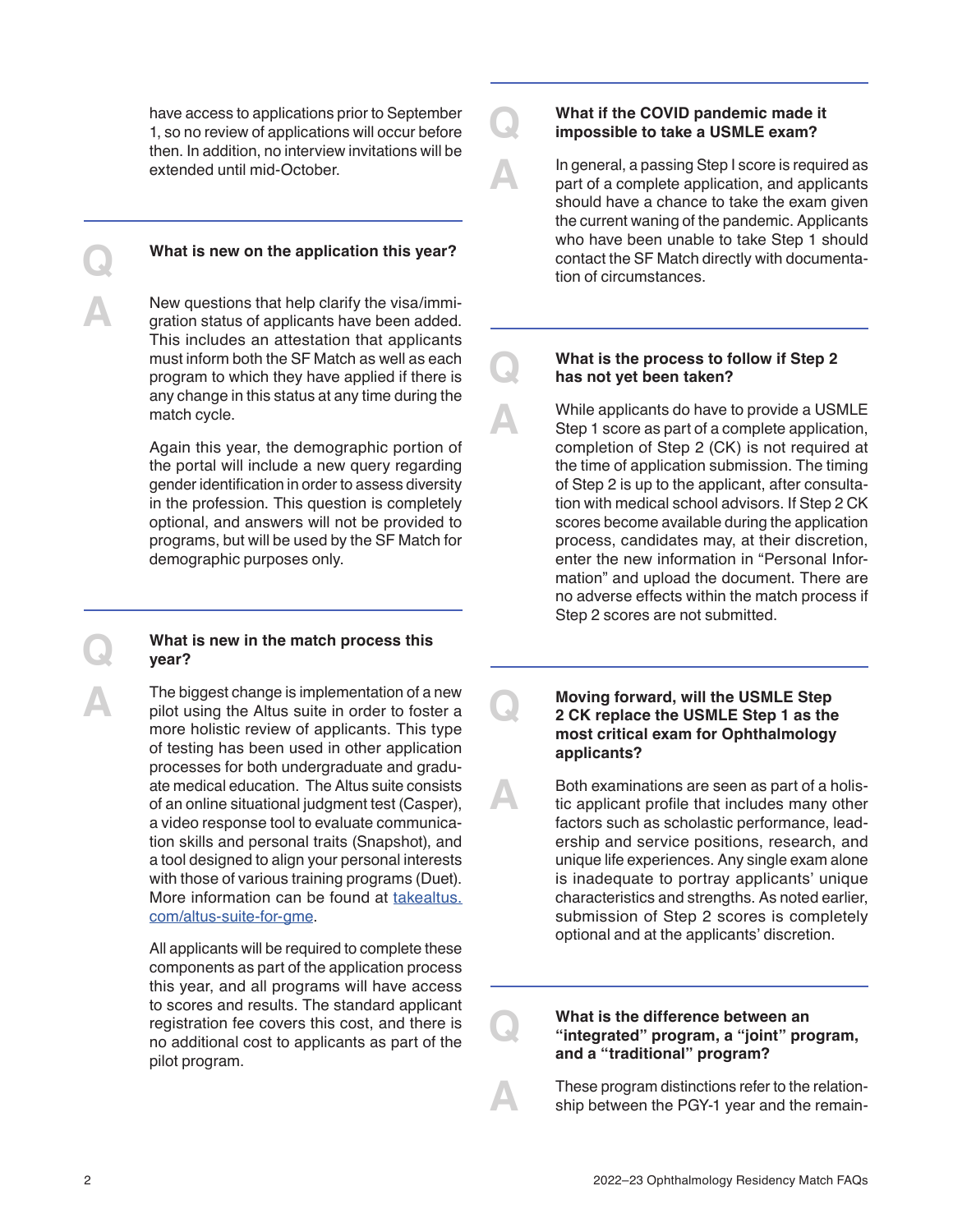der of the ophthalmology residency (PGY 2-4 years). In a "traditional" program, the PGY-1 year and the ophthalmology residency are completely separate and may occur at different institutions. For a traditional program, ophthalmology is not required in the PGY-1, but many programs offer it as an elective. A minority of programs offer a traditional format for the 2022- 23 match cycle.

In a "joint" program, the PGY-1 year is completed at the same institution (or affiliated institution) as the ophthalmology residency. However, the Program Director for the preliminary year is not from the ophthalmology department, but from either internal medicine or general surgery (or other supervising department). In a "joint program," ophthalmology rotations are incorporated into the PGY-1 year.

An "integrated" program is similar to a "joint" program except that the ophthalmology program oversees the PGY-1 year, so the ophthalmology Program Director is responsible for training for all 4 years. Both joint and integrated programs incorporate 3 months of ophthalmology into the PGY-1 training. Since the ACGME has mandated that all ophthalmology programs in the US transition to either a joint or an integrated program by July 1, 2023, the majority of programs fall into one of these categories.

Ranking programs with a **traditional** PGY-1 (which can be performed anywhere) also requires using the NRMP for the PGY-1 training and the SF Match for the ophthalmology residency portion.

Since the majority of applicants will be applying to a mix of traditional, integrated, and joint programs, **they will need to participate in both matches**. In the event that an applicant chooses to apply to integrated programs exclusively, then only the SF Match would be necessary. However, given the competitiveness of the application process, **applying solely to SF Match by choosing integrated programs only is risky and not recommended**.

## **Q How many letters of recommendation**<br>
are required? How many need to be from<br>
ophthalmologists? **ophthalmologists?**

**A SF Match uses a Central Application Service (CAS) to distribute applications to residency<br>
programs online Applicants are required to** programs online. Applicants are required to complete a CAS application (Personal Information and Required Supplemental forms) and upload all additional requested documents. Among the required documents are three letters of recommendation; at least one of these letters should be from an ophthalmologist, if possible.

# **Q What is the process to apply to the different types of programs?**

The ACGME has required that by July 2023, all<br>
ophthalmology programs provide a PGY-1 in<br>
oither an integrated or a joint format. Thus, over either an integrated or a joint format. Thus, over the next several years, the traditional programs will be converting to one of these types.

> Many programs are already **integrated**. Ranking them in the SF Match is all that is required; their PGY-1 is part of the residency program, and the NRMP is not utilized for these programs.

> Even though all years of training occur at the same institution, ranking joint programs must be done with both systems, using the NRMP for the PGY-1 year (which is under the department of medicine or surgery), and the SF Match for the PGY2-4 residency.

### **Q Will letters of recommendation from <br>
other specialties be more acceptable to**<br> **order the ovelon programs for this cycle?**

Three letters of recommendation are needed<br>for a complete application, one of which should<br>be from an ephthalmologist. The other two be from an ophthalmologist. The other two may be from persons of your choice. Common writers include professors or preceptors from other rotations or a basic science course, research mentors, community or academic service supervisors, or prior employers. The best letters are from those who can vouch for a candidate's character, knowledge, and skills.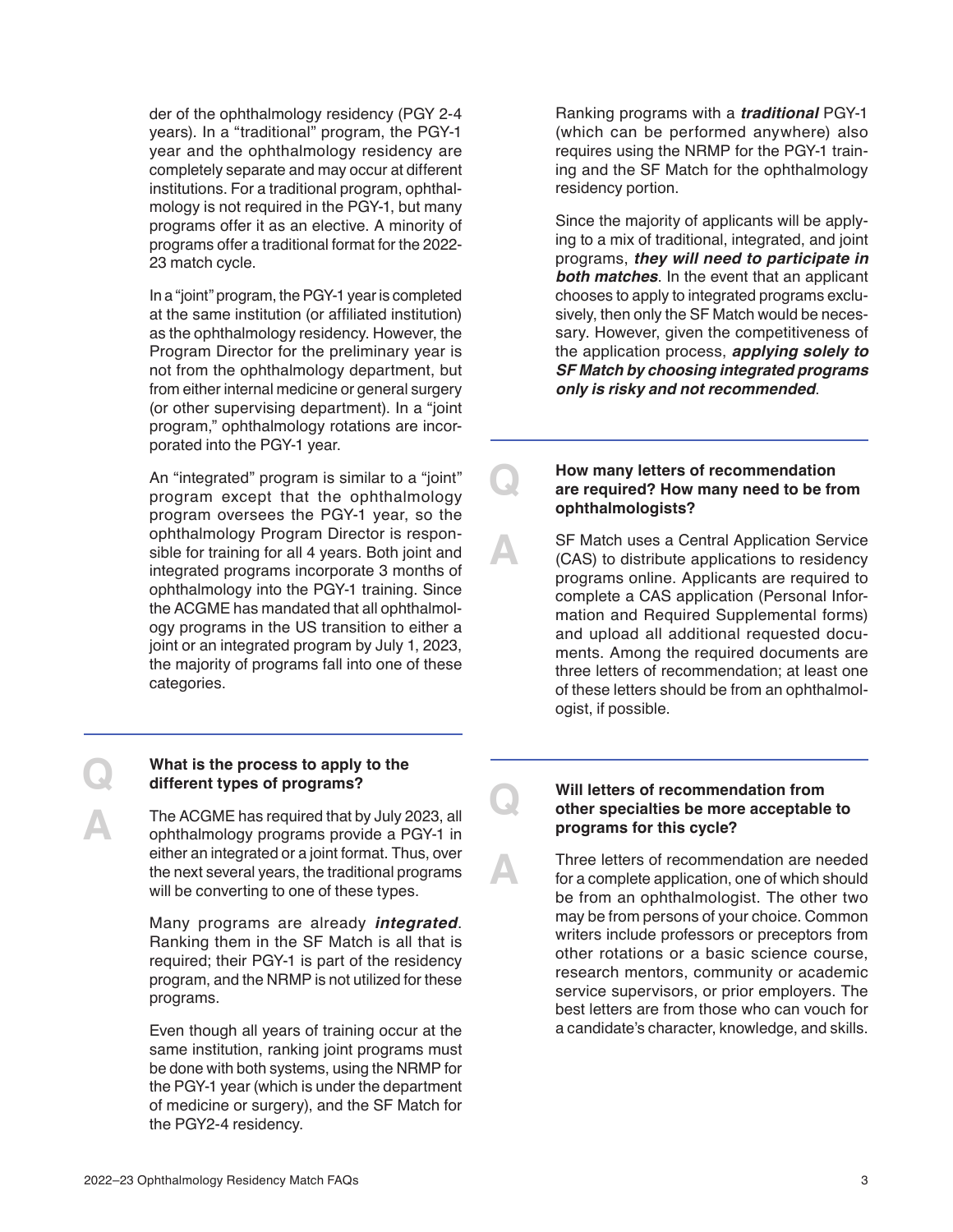### **Q Should applicants apply to more**<br>
programs this cycle to make up for any<br>
decrease in away rotations? **decrease in away rotations?**

Away rotations are not required to successfully<br>
match and may or may not have any effect on<br>
an applicant's competitiveness. Whether or not an applicant's competitiveness. Whether or not an applicant completes an away rotation (either in-person or virtual) should not alter the number of programs to which a candidate decides to apply.

#### **Q Is there a limit to the number of programs to which a candidate can apply?**

No, applicants are free to apply to as many as<br>they wish. In making this decision, please refer<br>to the information on the AUPO and SE Match to the information on the [AUPO](https://aupo.org/programs-services/medical-students) and [SF Match](https://sfmatch.org/)  websites. Also, candidates should confer with their faculty advisor to determine the best number.

#### **Q When will interview invitations go out?**

**A** October 17, 2022, is the first date that inter-<br>view invitations can be extended. Additional<br>invitations may be offered by programs after invitations may be offered by programs after this date. All residency programs will be using the SF Match's integrated Interview Scheduler to send invitations. Applicants may schedule more than one interview per day as long as the times of those interviews do not overlap. An applicant must release one interview slot in order to schedule an interview with a different program at the same time; in other words, scheduling for more than one interview during the same time slot is not permissible and is not possible on the Interview Scheduler.

#### **Q How much later will the interview season be this cycle if it all?**

The first date on which interviews may be held<br>
is October 31, 2022. The final date for inter-<br>
views is December 23, 2022 views is December 23, 2022.

**Q Will interviews be performed in-person or by video conferencing?** 

The AUPO has directed that all interviews,<br>
including those for local students, will be<br>
conducted virtually again for this match ovele conducted virtually again for this match cycle.

# **Q Is there a limit to the number of interviews I can do this year?**

Each applicant may do a maximum of 15 inter-<br>views this year. A recent three-year analysis<br>showed that the mean number of interviews showed that the mean number of interviews per applicant was 9.29. In addition, historical data show that interviewing at more than 10 programs is associated with a 90% success rate of matching.

**Q Will virtual sessions (other than<br>
interviews) be conducted by programs<br>
this year so that applicants can meet this year so that applicants can meet program faculty and residents as well as introduce themselves to programs they are highly interested in?**

> **A** All programs are developing the best approach to showcase what makes them special. There will likely be a variety of virtual programs and materials developed for this purpose, but the content and length will be determined by each program individually. A number of programs are likely to offer virtual open houses for applicants over the summer and fall to meet some of their faculty and residents and learn more about their program.

# **Q Is it possible to visit a program in person after a virtual interview in order to get a better feel for it?**

**A** Yes. This year SF Match is piloting a post-in-<br>terview in-person visitation process. Inter-<br>views will conclude on December 23, 2022 views will conclude on December 23, 2022, and programs must submit their rank lists by January 3, 2023. Starting the following day, January 4, until January 18, programs have the option to hold in-person open houses **only for those applicants who interviewed there**. An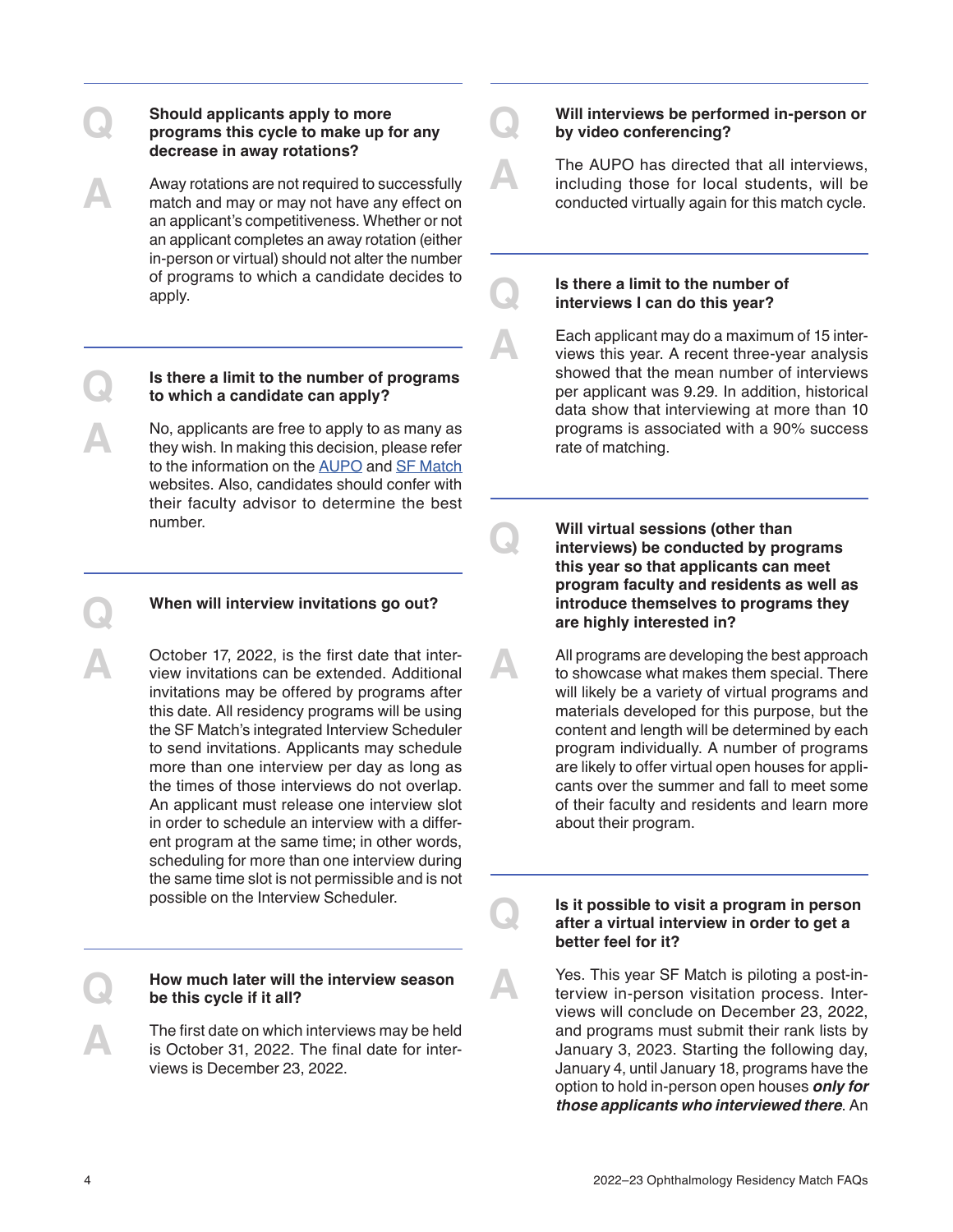applicant may reserve a slot for an in-person visit any time after being interviewed, but the program will not know the name of the applicant reserving the slot until after program rank lists have been submitted.

These sessions will be a maximum of 4 hours in length and may include tours of facilities where residents will train, tours of the city or town where the program is located, and social sessions with residents and faculty. Candidates will not be re-interviewed and coercive activities toward applicants are prohibited. Importantly, these programs will have already submitted their rank lists, but **applicant rank lists are not due until January 20 at 12:00 pm (noon) Pacific Time**. Consequently, these live visits should be a relaxed, pressure-free opportunity for applicants to further evaluate programs. They are completely optional for both programs and applicants and will be scheduled in advance through the SF Match scheduling platform, just as the interviews are.

#### **Q What if away rotations are not completed before applications are due?**

Away rotations have never been necessary to<br>successfully match into an ophthalmology resi-<br>denoy and remain completely optional. Given dency and remain completely optional. Given the desire of many applicants to partake in an away rotation, many will not have completed them until the interview process is underway. If applicants have information from an away rotation that they would like to include in their file, e.g., research conducted/presented, awards, etc., they may add them at any time.

> In addition, specialty electives and related activities, in which ophthalmology experience has been gained, is part of the Required Supplemental Form. Future rotations may be included, along with the planned location and dates. Completion of all ophthalmology rotations before submitting an application to SF Match is not a requisite.

# **Q What if a medical school does not**<br> **have an associated ophthalmology**<br> **department? department?**

Applicants are encouraged to first reach out to<br>the Dean of Student Affairs and express inter-<br>est in a career in Ophthalmology, He/she/they est in a career in Ophthalmology. He/she/they will be critical in supporting applicants in this endeavor. Many schools have affiliations with outside Ophthalmology departments or practicing ophthalmologists in the community. In addition, alumni at the institution who have become ophthalmologists are an important resource.

> The [AAO medical student webpage,](https://www.aao.org/medical-students) the [AUPO](https://aupo.org/programs-services/medical-students) [medical student resources webpage](https://aupo.org/programs-services/medical-students), and the [SF Match website](https://sfmatch.org/) all contain valuable resource materials. The AUPO also favors students from schools without ophthalmology departments performing visiting clerkships at outside institutions. Furthermore, some institutions will also be offering virtual clerkships. Visiting the websites of the programs will be a good resource. Reaching out directly to the Medical Student Educator or Residency Program Director at institutions that are of interest is another option.

# **Q Are there resources and information<br>
available to help applicants decide if<br>
applicant fit? ophthalmology is the right fit?**

**A** Many resources are available to assist inter-<br>
ested individuals in the decision to pursue<br>
a career in ophthalmology. The Besidency a career in ophthalmology. The Residency Program Director, Medical Student Education Director, faculty members, and residents in the Department of Ophthalmology at medical schools can offer information about the specialty and career advice. On the SF Match website, key characteristics for all participating residency programs are listed (see URL below). A rotation in ophthalmology at home institutions or, if a school does not have an ophthalmology department, an away rotation can provide valuable exposure to the field. The following websites are additional resources for those who are considering residency training in ophthalmology:

> [Ophthalmology Resources for Medical Students](https://www.aao.org/medical-students) (American Academy of Ophthalmology)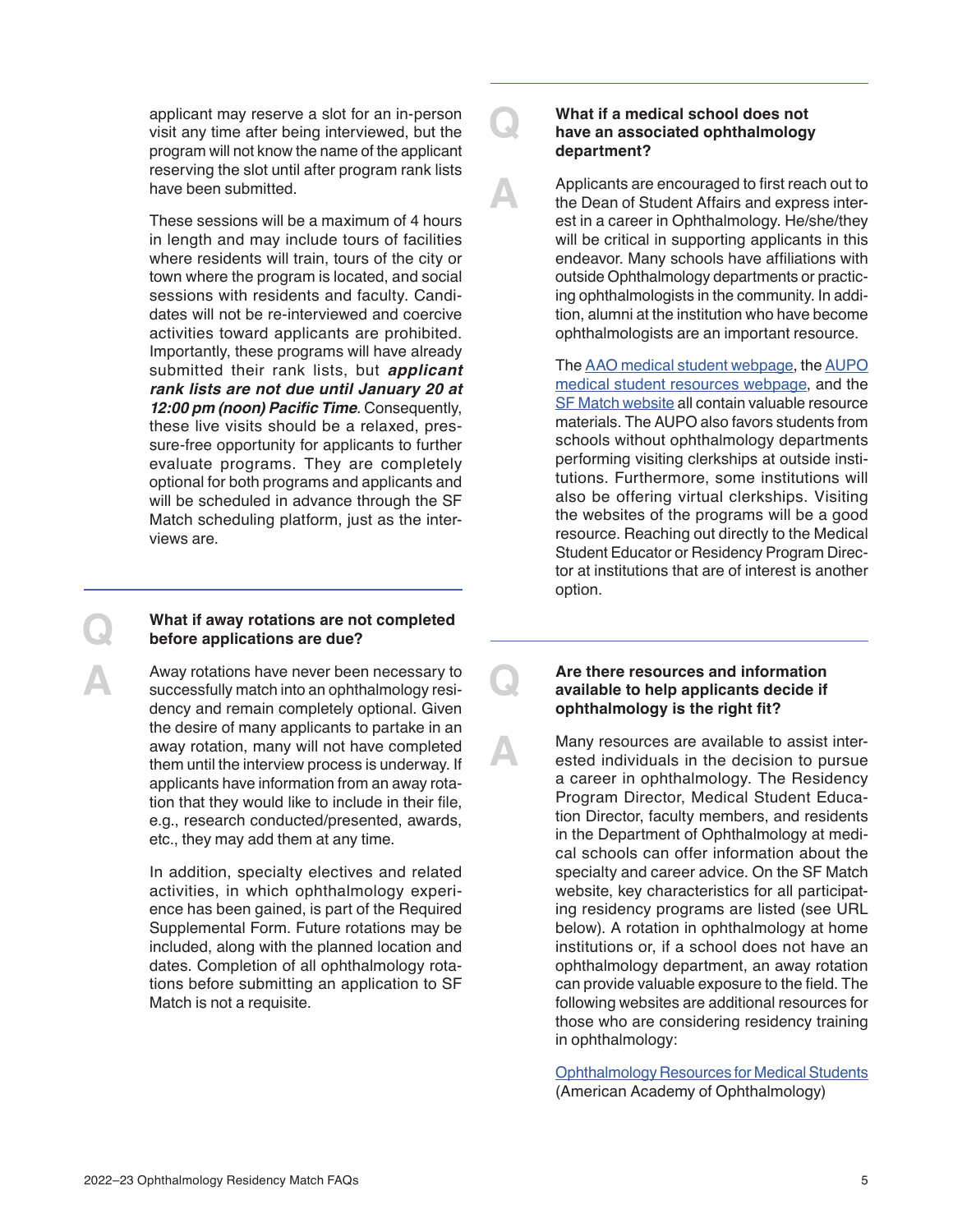[Medical Student Resources](https://aupo.org/programs-services/medical-students) (Association of University Professors of Ophthalmology)

[Ophthalmology Residency](https://sfmatch.org/) (SF Match)

[Minority Ophthalmology Mentoring](https://www.aao.org/minority-mentoring-students) (American Academy of Ophthalmology)

**COMPANDED What is an underrepresented in medicine<br>
group (URIM)? Does ophthalmology have<br>
information for someone who identifies information for someone who identifies as an URiM?** 

**A** Underrepresented in Medicine (URiM) indi-<br>viduals include those who identify as Black<br>or African American Hispanic or Latino, and/ or African American, Hispanic or Latino, and/ or Native American (American Indian/Alaska Native/Native Hawaiian). The CAS application offers an opportunity for applicants to indicate whether they are a member of an URiM group, although applicants are free to decline to provide this information. The Minority Ophthalmology Mentoring (MOM) program was developed as a collaborative effort between the American Academy of Ophthalmology and Association of University Professors of Ophthalmology. The purpose of this program is to increase diversity in ophthalmology by helping URiM students become competitive ophthalmology residency applicants. Students receive one-on-one mentorship, valuable guidance in medical career planning, networking opportunities and access to a variety of educational resources. [Additional information](https://www.aao.org/minority-mentoring-students) about the program is available.

#### **• Customizable Selection for Letters of Reference**

Applicants can request and receive an unlimited number of reference letters and assign any desired set of 3 letters to individual programs.

#### **• Active Personal Information**

Applicants can update their personal information throughout the match cycle. Personal information includes contact information, education, employment, exam scores, achievements, honors, awards, and publications.

#### **• Document Storage**

All documents uploaded are automatically stored in the applicant's file cabinet and can be used in any other SF Match specialty that is part of the Central Application Service (CAS).

- **• Information Management**
	- Programs have access to updated personal information in real time.
	- Applicants can update applications any time during the process.
	- Returning applicants can re-use documents already stored with SF Match.
	- The system provides real-time reminders of items missing to assist applicants.

Detailed instructions will be provided once an applicant is registered in the system on or after July 1, 2022.

#### **Q What are enhanced features in the SF Match System?**

The new SF Match portal has been designed<br>
from beginning to end to enhance the user<br>
experience with controls and features for appliexperience with controls and features for applicants. Some of the enhanced system features are outlined below:

> **• Customizable Personal Statement**  Applicants have the option to create multiple versions of personal statements and assign a different version to each program to which they apply.

#### **Q How does the Interview Scheduler work?**

The Interview Scheduler provides a convenient,<br>
consolidated tool to schedule and manage the<br>
process of inviting applicants to interview while process of inviting applicants to interview while providing applicants an easy interface in which to manage the invitations they receive. Applicants can accept or decline interview invitations or switch a confirmed interview invitation as long as another date is available. Confidentiality will be maintained in this system. Applicants will be able to view only their individual interview schedules and not those of other